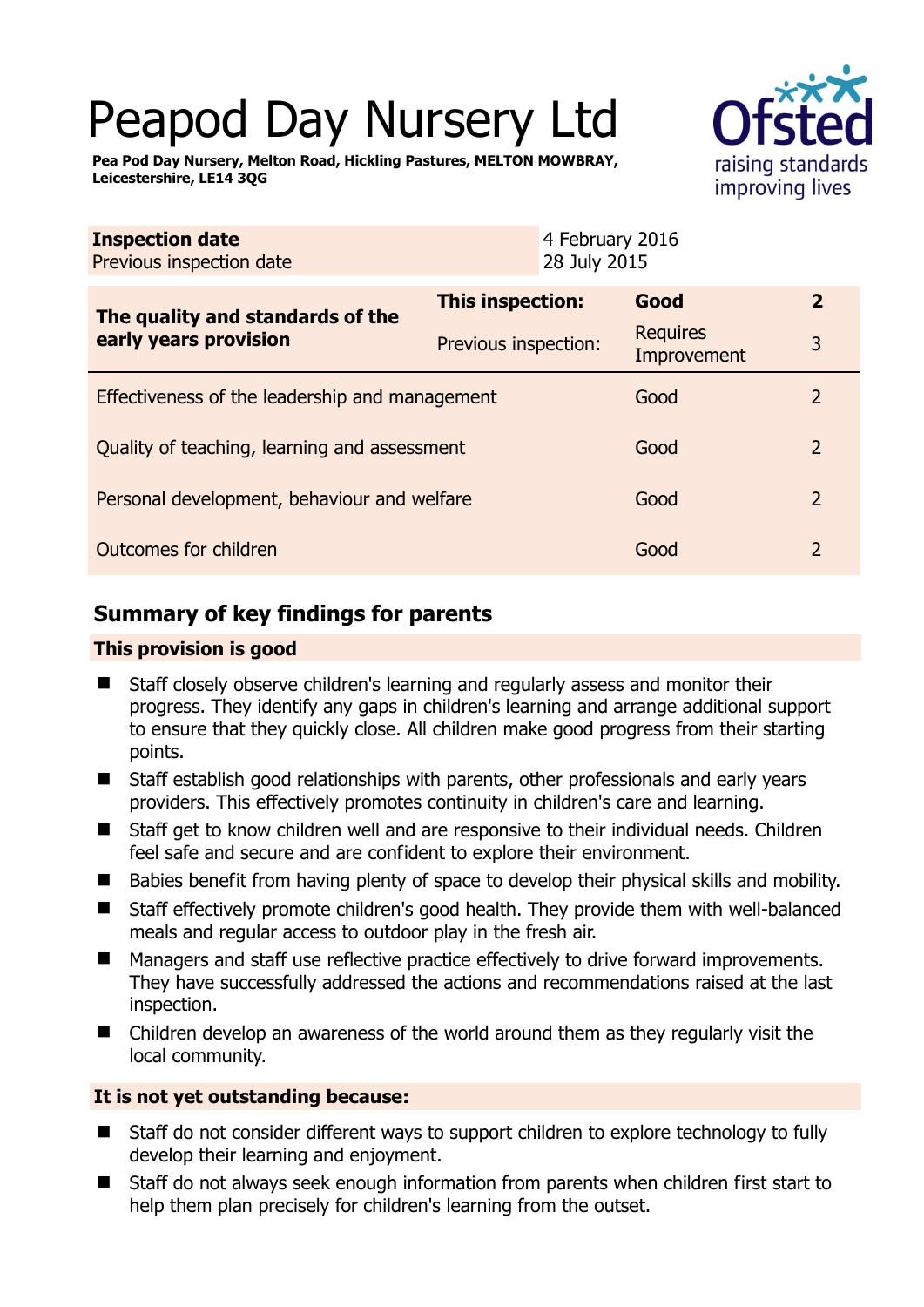# **What the setting needs to do to improve further**

#### **To further improve the quality of the early years provision the provider should:**

- **P** provide more opportunities for children to use technology to further support their learning in this area
- obtain more information from parents about children's development when they first join the nursery to help staff plan even more accurately from the start.

## **Inspection activities**

- $\blacksquare$  The inspector carried out a tour of the premises with the manager, viewing both indoors and outdoors.
- The inspector observed the quality of teaching and the impact this has on children's learning both indoors and outdoors.
- The inspector carried out a joint observation with the manager.
- The inspector spoke to members of staff and children at appropriate times during the inspection and held a meeting with the manager.
- The inspector looked at children's records, planning documentation, evidence of the suitability of staff working in the nursery and a range of other documentation, including policies and procedures.
- The inspector took account of the views of parents spoken to on the day of inspection.

**Inspector** 

Jane Rushby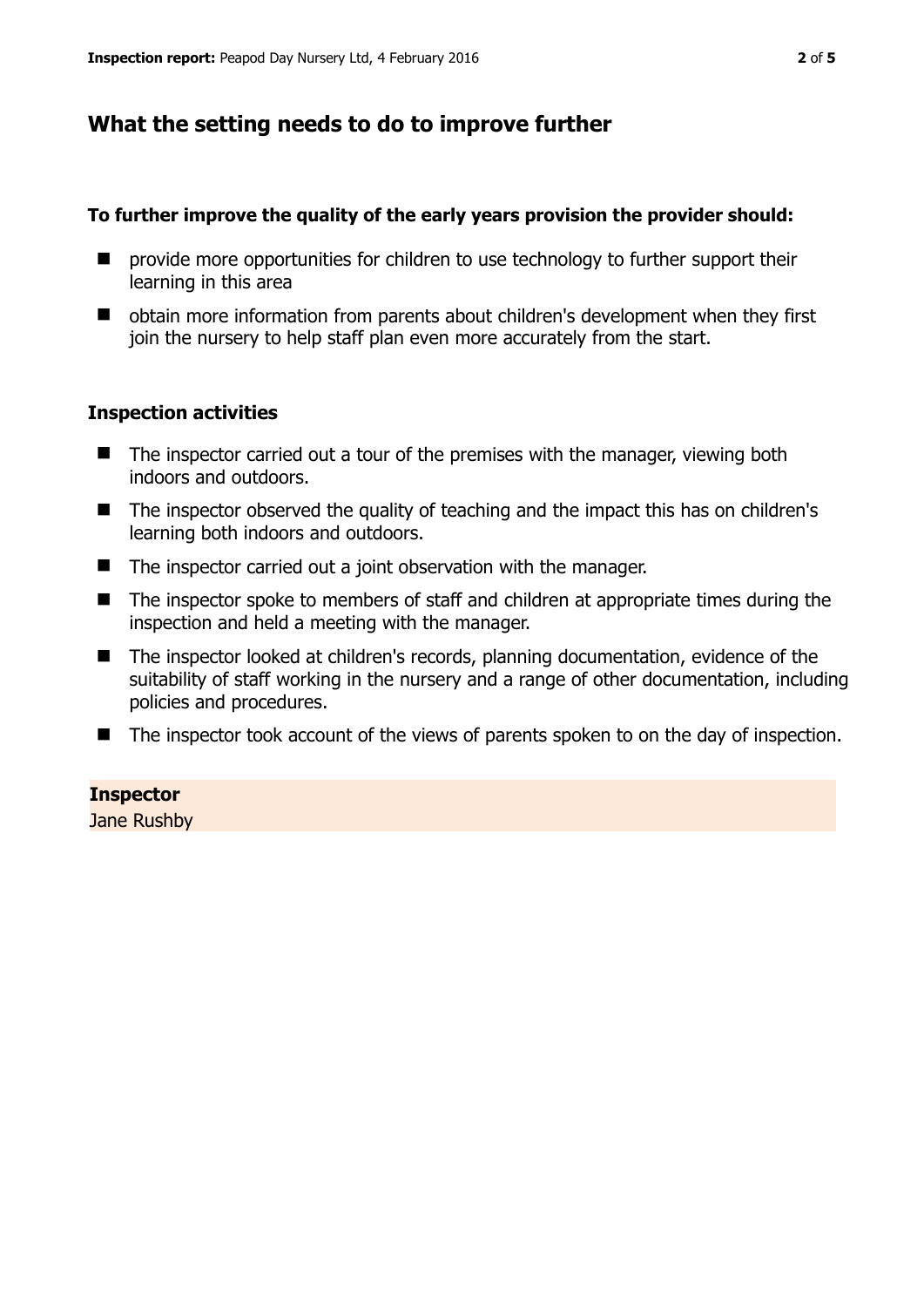# **Inspection findings**

## **Effectiveness of the leadership and management is good**

The management team and staff hold regular meetings together. Managers monitor staff practice and provide coaching where needed. Staff are supported well with regular supervision meetings to promote their professional development. Following training specifically about babies, staff now provide more resources to encourage babies' exploration and discovery in play. For example, babies have fun and show great interest in exploring sliced lemons in water, using all of their sensory skills. The arrangements for safeguarding are effective. Staff are confident and knowledgeable about how to identify and report concerns about children's welfare. Managers effectively check the ongoing suitability of staff. This helps to keep children safe from harm.

## **Quality of teaching, learning and assessment is good**

Staff caring for the children are qualified and experienced. Children's communication and language skills are promoted well. Staff engage children in meaningful conversations throughout the day. Children's mathematical skills are developing well. Staff encourage children to count, compare sizes and solve number problems during their activities. Children are motivated and interested learners. They respond with enthusiasm to the activities provided. Older children concentrate for long periods of time making play dough and adding glitter and cinnamon to it. Younger children enjoy a range of resources that encourages them to try out new experiences. For example, they explore and pretend to cook and eat the real vegetables in the play kitchen. Children are very independent and the majority of their time is spent in play experiences they choose for themselves. Staff work closely with parents. They regularly exchange information with them and involve them in their child's learning. Staff inform parents of their children's next steps in learning. This promotes a strong partnership.

## **Personal development, behaviour and welfare are good**

Resources are easily accessible. This encourages children of all ages to make choices and develop their independence skills. Staff are positive role models. They use praise and encouragement with the children, which helps to promote good behaviour. Children form very secure attachments. A well established key-person system helps promote children's welfare and emotional development. Children are extremely well prepared and supported during times of change. This includes as they move within the nursery and when they go to school. All children are happy and settled. Lunchtime is a relaxed and sociable event with children sitting together. Older children and toddlers serve their own lunch. Babies enjoy the closeness of being cuddled while they are being fed. The newly refurbished outdoor area enables children to explore all areas of learning. They have the opportunity to access a wider range of play experiences, such as the mud kitchen, sensory garden and climbing equipment.

## **Outcomes for children are good**

All children, including those who receive funded early education, are making good progress. Children are acquiring the necessary skills to support their next phase in learning and eventual move on to school.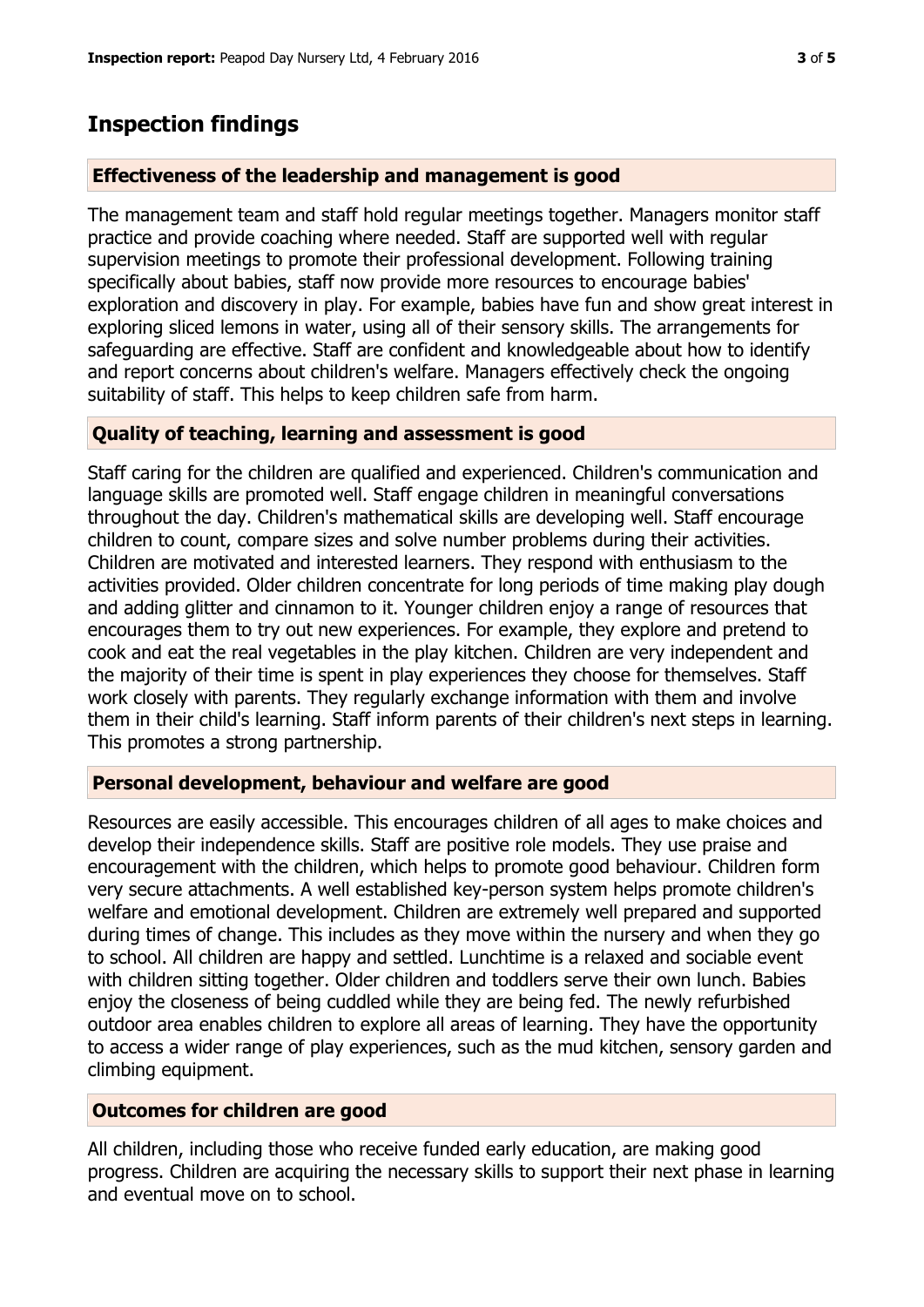## **Setting details**

| Unique reference number       | EY223201                                                                             |  |
|-------------------------------|--------------------------------------------------------------------------------------|--|
| <b>Local authority</b>        | Nottinghamshire                                                                      |  |
| <b>Inspection number</b>      | 1023666                                                                              |  |
| <b>Type of provision</b>      | Full-time provision                                                                  |  |
| Day care type                 | Childcare - Non-Domestic                                                             |  |
| <b>Registers</b>              | Early Years Register, Compulsory Childcare<br>Register, Voluntary Childcare Register |  |
| <b>Age range of children</b>  | $0 - 5$                                                                              |  |
| <b>Total number of places</b> | 29                                                                                   |  |
| Number of children on roll    | 33                                                                                   |  |
| <b>Name of provider</b>       | Peapod Day Nursery Ltd                                                               |  |
| Date of previous inspection   | 28 July 2015                                                                         |  |
| <b>Telephone number</b>       | 01949 81522                                                                          |  |

Peapod Day Nursery Limited opened in 2002. The nursery opens 7.30am to 6pm Monday to Friday, all year round apart from bank holidays and for a week at Christmas. There are seven members of staff who work with the children, all of whom hold a level 3 qualification. The nursery provides funded early education for two-, three- and four-yearold children.

This inspection was carried out by Ofsted under sections 49 and 50 of the Childcare Act 2006 on the quality and standards of provision that is registered on the Early Years Register. The registered person must ensure that this provision complies with the statutory framework for children's learning, development and care, known as the Early Years Foundation Stage.

Any complaints about the inspection or the report should be made following the procedures set out in the guidance 'Complaints procedure: raising concerns and making complaints about Ofsted', which is available from Ofsted's website: www.gov.uk/government/organisations/ofsted. If you would like Ofsted to send you a copy of the guidance, please telephone 0300 123 4234, or email enquiries@ofsted.gov.uk.